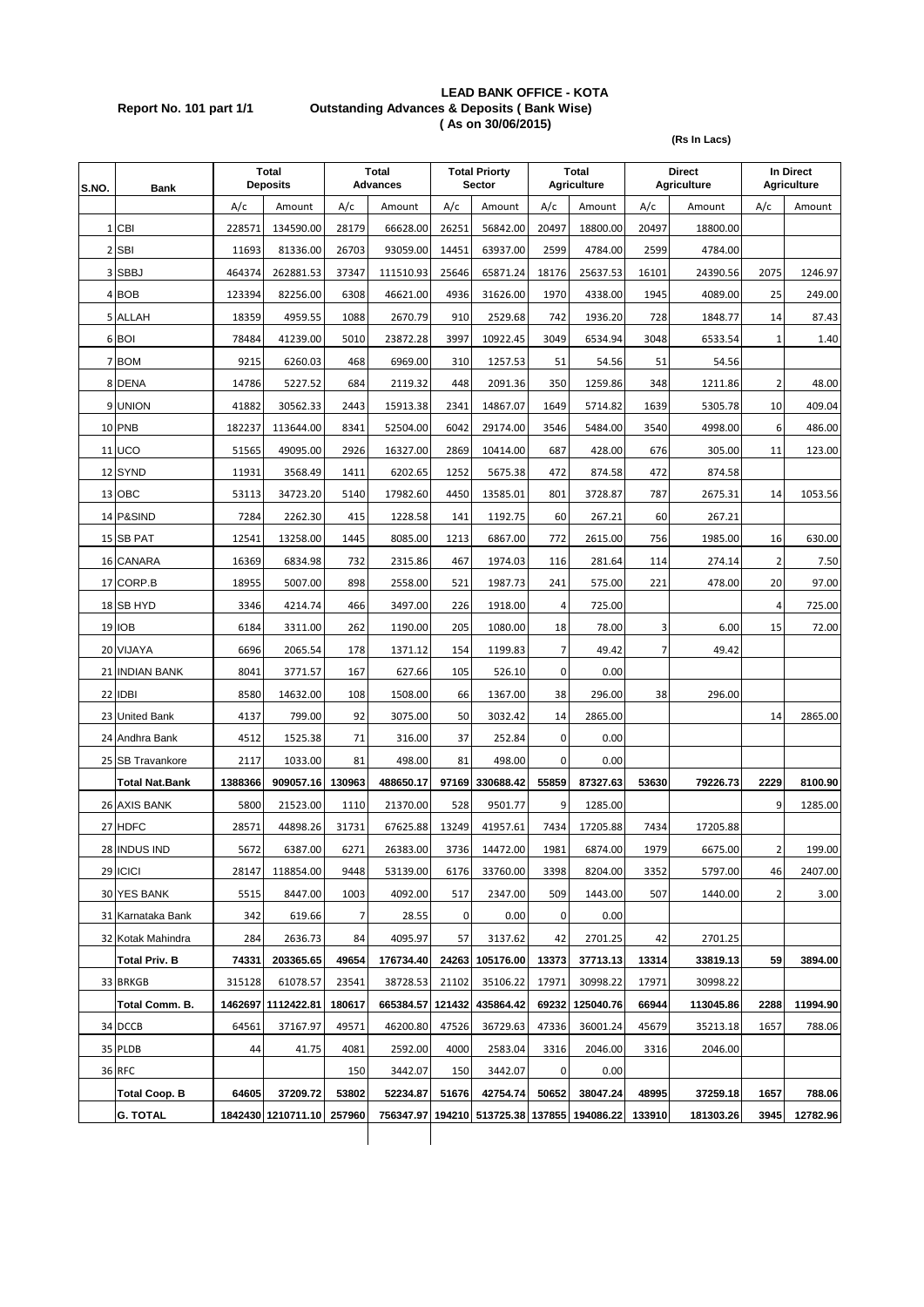# **Report No. 101 part 1/2 Outstanding Advances & Deposits ( Bank Wise)**

| S.NO. | Bank                   |               | <b>Total advances for</b><br><b>SME</b> | <b>Other Priorty Sector</b> |          |                |                 |                |          | <b>Total OPS</b> |           | <b>Total NPS</b> |                 |
|-------|------------------------|---------------|-----------------------------------------|-----------------------------|----------|----------------|-----------------|----------------|----------|------------------|-----------|------------------|-----------------|
|       |                        | A/c<br>Amount |                                         | Edu. Loan<br>Housing Loan   |          |                |                 | Other Loan     |          |                  |           |                  |                 |
|       |                        |               |                                         | A/c                         | Amount   | A/c            | Amount          | A/c            | Amount   | A/c              | Amount    | A/c              | Amount          |
|       | 1 CBI                  | 3420          | 25220.00                                | 665                         | 1671.00  | 1250           | 9628.00         | 419            | 1523.00  | 2334             | 12822.00  | 1928             | 9786.00         |
|       | 2 SBI                  |               |                                         | 198                         | 6876.00  | 4663           | 51485.00        | 6991           | 792.00   | 11852            | 59153.00  | 12252            | 29122.00        |
|       | 3 SBBJ                 | 3424          | 13708.72                                | 1151                        | 2641.85  | 2895           | 23883.14        |                |          | 4046             | 26524.99  | 11701            | 45639.69        |
|       | 4 BOB                  | 1764          | 20180.00                                | 217                         | 570.00   | 982            | 6321.00         | 3              | 217.00   | 1202             | 7108.00   | 1372             | 14995.00        |
|       | 5 ALLAH                | 77            | 295.40                                  | 12                          | 33.58    | 34             | 224.94          | 45             | 39.56    | 91               | 298.08    | 178              | 141.11          |
|       | 6 BOI                  | 244           | 1199.00                                 | 87                          | 189.38   | 432            | 2741.09         | 185            | 258.04   | 704              | 3188.51   | 1013             | 12949.83        |
|       | 7 BOM                  | 32            | 415.25                                  | 85                          | 107.97   | 124            | 559.88          | 18             | 119.87   | 227              | 787.72    | 158              | 5711.47         |
|       | 8 DENA                 | 12            | 504.00                                  | 5                           | 12.50    | 73             | 254.00          | 8              | 61.00    | 86               | 327.50    | 236              | 27.96           |
|       | 9 UNION                | 352           | 7306.31                                 | 45                          | 133.85   | 177            | 1260.51         | 118            | 451.58   | 340              | 1845.94   | 102              | 1046.31         |
|       | <b>10 PNB</b>          | 918           | 17846.00                                | 511                         | 1192.00  | 740            | 3904.00         | 327            | 748.00   | 1578             | 5844.00   | 2299             | 23330.00        |
|       | <b>11 UCO</b>          | 1424          | 3842.00                                 | 98                          | 490.00   | 635            | 4759.00         | 25             | 895.00   | 758              | 6144.00   | 57               | 5913.00         |
|       | 12 SYND                | 465           | 3045.70                                 | 22                          | 59.33    | 270            | 1693.20         | 23             | 2.57     | 315              | 1755.10   | 159              | 527.27          |
|       | 13 OBC                 | 682           | 4802.19                                 | 193                         | 481.97   | 2772           | 4571.86         | $\overline{2}$ | 0.12     | 2967             | 5053.95   | 690              | 4397.59         |
|       | 14 P&SIND              |               |                                         | 18                          | 36.20    | 55             | 336.57          | 8              | 552.77   | 81               | 925.54    | 274              | 35.83           |
|       | 15 SB PAT              | 215           | 2612.00                                 | 77                          | 437.00   | 77             | 1105.00         | 72             | 98.00    | 226              | 1640.00   | 232              | 1218.00         |
|       | 16 CANARA              | 148           | 1099.98                                 | 23                          | 80.44    | 115            | 459.00          | 65             | 52.97    | 203              | 592.41    | 265              | 341.83          |
|       | 17 CORP.B              | 120           | 951.00                                  | 12                          | 19.73    | 76             | 357.00          | 72             | 85.00    | 160              | 461.73    | 377              | 570.27          |
|       | 18 SB HYD              | 119           | 662.00                                  | 19                          | 41.00    | 84             | 490.00          |                |          | 103              | 531.00    | 240              | 1579.00         |
|       | <b>19 IOB</b>          | 134           | 802.00                                  | 16                          | 31.00    | 22             | 125.00          | 15             | 44.00    | 53               | 200.00    | 57               | 110.00          |
|       | 20 VIJAYA              | 117           | 986.97                                  | 3                           | 3.89     | 19             | 152.57          | 8              | 6.98     | 30               | 163.44    | 24               | 171.29          |
|       | 21 INDIAN BANK         | 41            | 161.00                                  | 3                           | 4.28     | 61             | 360.82          |                |          | 64               | 365.10    | 62               | 101.56          |
|       | 22 IDBI                | 20            | 930.00                                  | 3                           | 17.00    | 5              | 124.00          |                |          | 8                | 141.00    | 42               | 141.00          |
|       | 23 United Bank         |               |                                         | 4                           | 11.87    | 13             | 91.27           | 19             | 64.28    | 36               | 167.42    | 42               | 42.58           |
|       | 24 Andhra Bank         | 14            | 136.25                                  | 4                           | 2.37     | 15             | 114.00          | 4              | 0.22     | 23               | 116.59    | 34               | 63.16           |
|       | 25 SB Travankore       | 7             | 85.00                                   | 1                           | 0.74     | 23             | 273.00          | 50             | 139.26   | 74               | 413.00    | 0                | 0.00            |
|       | <b>Total Nat. Bank</b> | 13749         | 106790.77                               | 3472                        | 15144.95 |                | 15612 115273.85 | 8477           | 6151.22  | 27561            | 136570.02 | 33794            | 157961.75       |
|       | 26 AXIS BANK           | 87            | 4370.00                                 | 1                           | 1.77     | 431            | 3845.00         |                |          | 432              | 3846.77   | 582              | 11868.23        |
|       | 27 HDFC                | 249           | 3265.53                                 | 4                           | 4.01     | 951            | 6822.31         | 4611           | 14659.88 | 5566             | 21486.20  | 18482            | 25668.27        |
|       | 28 INDUS IND           | 1753          | 7590.00                                 |                             |          | $\overline{2}$ | 8.00            |                |          | $\overline{2}$   | 8.00      | 2535             | 11911.00        |
|       | 29 ICICI               | 2126          | 22045.00                                | 18                          | 32.00    | 603            | 3474.00         | 31             | 5.00     | 652              | 3511.00   | 3272             | 19379.00        |
|       | 30 Yes Bank            | 8             | 904.00                                  |                             |          |                |                 |                |          | 0                | 0.00      | 486              | 1745.00         |
|       | 31 Karnataka Bank      |               |                                         |                             |          |                |                 |                |          | 0                | 0.00      | 7                | 28.55           |
|       | 32 Kotak Mahindra      | 15            | 436.37                                  |                             |          |                |                 |                |          | 0                | 0.00      | 27               | 958.35          |
|       | <b>Total Priv.B</b>    | 4238          | 38610.90                                | 23                          | 37.78    | 1987           | 14149.31        | 4642           | 14664.88 | 6652             | 28851.97  | 25391            | 71558.40        |
|       | 33 BRKGB               | 571           | 969.00                                  | 84                          | 197.00   | 480            | 1487.00         | 1996           | 1455.00  | 2560             | 3139.00   | 2439             | 3622.31         |
|       | Total Comm. B.         | 17987         | 145401.67                               | 3495                        | 15182.73 | 17599          | 129423.16       | 13119          | 20816.10 | 34213            | 165421.99 | 59185            | 229520.15       |
|       | 34 DCCB                |               |                                         | 4                           | 6.48     | 45             | 251.56          | 141            | 470.35   | 190              | 728.39    | 2045             | 9471.17         |
|       | 35 PLDB                | 501           | 347.00                                  |                             |          | 183            | 190.04          |                |          | 183              | 190.04    | 81               | 8.96            |
|       | 36 RFC                 | 150           | 3442.07                                 |                             |          |                |                 |                |          | 0                | 0.00      | 0                | 0.00            |
|       | <b>Total Coop.Bank</b> | 651           | 3789.07                                 | 4                           | 6.48     | 228            | 441.60          | 141            | 470.35   | 373              | 918.43    | 2126             | 9480.13         |
|       | <b>G. TOTAL</b>        | 19209         | 150159.74                               | 3583                        | 15386.21 |                | 18307 131351.76 | 15256          | 22741.45 | 37146            | 169479.42 |                  | 63750 242622.59 |

 **( As on 30/06/2015)**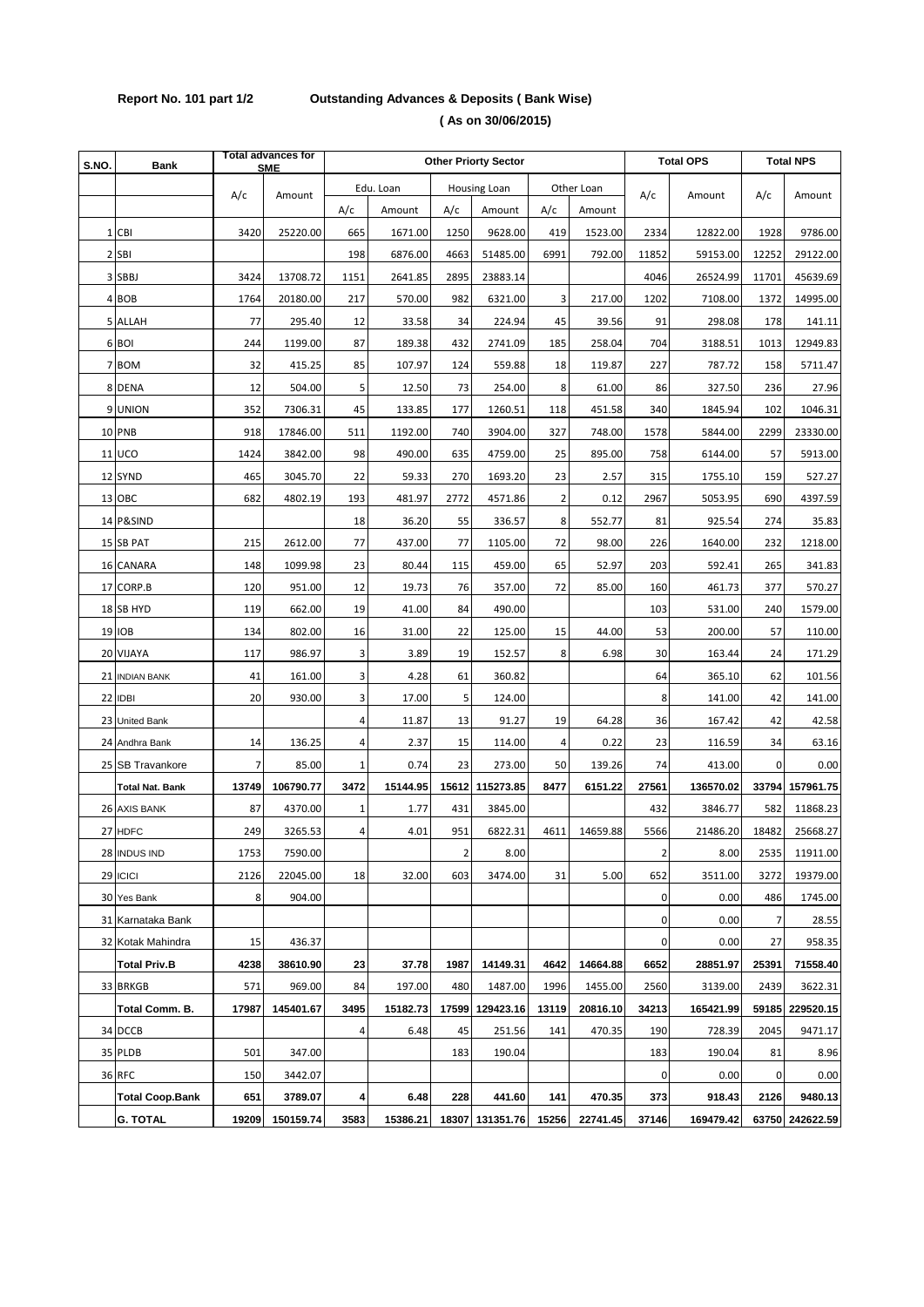## **Report No. 101 part 1/3 Outstanding Advances & Deposits ( Bank Wise)**

 **( As on 30/06/2015)**

|       |                        |        |                       |             |          |             |           |          |          | (Rs in lacs)<br>Others Govt. |              |      |               |
|-------|------------------------|--------|-----------------------|-------------|----------|-------------|-----------|----------|----------|------------------------------|--------------|------|---------------|
|       | <b>Bank</b>            |        | <b>Weakar Section</b> | <b>SCST</b> |          | MINORITY-19 |           | WOMEN-18 |          |                              | <b>PMEGP</b> |      | Programmes-21 |
| S.NO. |                        | A/c    | Amount                | A/c         | Amount   | A/c         | Amount    | A/c      | Amount   | A/c                          | Amount       | A/c  | Amount        |
|       | 1 CBI                  | 10145  | 14888.00              | 8257        | 6812.00  | 4810        | 14296.00  | 5418     | 12859.00 | 257                          | 897.00       | 1520 | 1041.00       |
|       | 2 SBI                  | 13475  | 7338.00               | 1750        | 4305.00  | 3124        | 15521.00  | 183      | 3534.00  | 30                           | 1767.00      | 359  | 4030.00       |
|       | 3 SBBJ                 | 35417  | 32487.00              | 11574       | 16021.00 | 4685        | 22258.00  | 5414     | 8674.00  | 20                           | 31.00        |      |               |
|       | 4 BOB                  | 1526   | 4015.00               | 914         | 2357.00  | 784         | 9147.00   | 972      | 4850.00  | 47                           | 33.00        | 126  | 26.00         |
|       | 5 ALLAH                | 457    | 1271.00               | 160         | 451.00   | 120         | 547.00    | 103      | 292.00   | 23                           | 15.00        | 21   | 11.00         |
|       | 6 BOI                  | 950    | 2014.00               | 789         | 1624.00  | 668         | 4421.00   | 560      | 1547.00  | 9                            | 14.00        | 11   | 3.00          |
|       | 7 BOM                  | 280    | 817.00                | 78          | 205.00   | 55          | 1351.00   | 230      | 287.00   |                              |              |      |               |
|       | 8 DENA                 | 360    | 1078.50               | 10          | 763.25   | 74          | 380.47    | 78       | 196.22   | 4                            | 2.38         | 22   | 4.65          |
|       | 9 UNION                | 995    | 1901.96               | 137         | 336.24   | 285         | 2781.00   | 284      | 900.29   | 4                            | 54.00        | 16   | 4.00          |
|       | 10 PNB                 | 3415   | 5247.00               | 841         | 987.00   | 1015        | 10324.00  | 894      | 549.00   | 35                           | 45.00        |      |               |
|       | <b>11 UCO</b>          | 1215   | 2947.00               | 1158        | 2874.00  | 280         | 2357.00   | 465      | 1385.00  | 35                           | 25.00        | 155  | 58.00         |
|       | 12 SYND                | 60     | 43.30                 | 12          | 12.32    | 76          | 321.80    | 137      | 597.66   | 7                            | 78.00        |      |               |
|       | 13 OBC                 | 1357   | 3405.00               | 558         | 1611.00  | 596         | 3614.00   | 58       | 30.00    | 15                           | 7.72         |      |               |
|       | 14 P&SIND              | 115    | 70.00                 | 45          | 4.20     | 42          | 10.00     | 100      | 415.00   | 4                            | 6.00         |      |               |
|       | 15 SB PAT              | 62     | 97.00                 | 153         | 817.00   | 135         | 1424.00   | 236      | 837.00   | 24                           | 10.00        |      |               |
|       | 16 CANARA              | 95     | 190.00                | 56          | 121.00   | 85          | 651.00    | 15       | 32.00    | 5                            | 28.00        |      |               |
|       | 17 CORP.B              | 106    | 457.00                | 106         | 95.00    | 160         | 386.00    | 152      | 356.00   | 9                            | 4.67         |      |               |
|       | 18 SB HYD              | 31     | 55.00                 | 19          | 57.00    | 51          | 577.98    | 18       | 24.00    |                              |              |      |               |
|       | 19 IOB                 | 54     | 40.00                 | 11          | 8.00     | 15          | 10.00     | 12       | 8.00     |                              |              |      |               |
|       | 20 VIJAYA              | 25     | 35.00                 | 21          | 17.46    | 12          | 43.08     | 19       | 114.95   |                              |              |      |               |
|       | 21 INDIAN BANK         | 9      | 5.37                  | 3           | 3.04     | 1           | 7.22      | 10       | 59.36    |                              |              |      |               |
|       | 22 IDBI                | 21     | 56.00                 | 3           | 8.00     | 5           | 173.00    | 6        | 210.00   |                              |              |      |               |
|       | 23 United Bank         | 25     | 58.00                 | 6           | 12.10    | 6           | 10.26     | 20       | 5.10     | $1\,$                        | 7.00         |      |               |
|       | 24 Andhra Bank         |        |                       |             |          | 7           | 56.88     |          |          |                              |              |      |               |
|       | 25 SB Travankore       |        |                       |             |          | 8           | 86.04     |          |          |                              |              |      |               |
|       | <b>Total Nat. Bank</b> | 70195  | 78516.13              | 26661       | 39501.61 | 17099       | 90754.73  | 15384    | 37762.58 | 529                          | 3024.77      | 2230 | 5177.65       |
|       | 26 AXIS BANK           | 71     | 512.00                | 71          | 512.00   | 122         | 3957.00   | 55       | 245.00   |                              |              |      |               |
|       | 27 HDFC                | 5737   | 6240.84               | 698         | 1721.32  | 3314        | 11587.00  | 2153     | 2715.90  |                              |              | 451  | 2255.36       |
|       | 28 INDUS IND           | 1830   | 2089.00               | 292         | 771.00   | 690         | 4985.00   |          |          |                              |              |      |               |
|       | 29 ICICI               | 1791   | 1899.00               | 743         | 805.00   | 1147        | 9121.00   | 1076     | 4756.00  | 2                            | 1.00         |      |               |
|       | 30 Yes Bank            | 983    | 2308.00               |             |          |             |           |          |          |                              |              |      |               |
|       | 31 Karnataka Bank      |        |                       |             |          |             |           |          |          |                              |              |      |               |
|       | 32 Kotak Mahindra      |        |                       |             |          |             |           |          |          |                              |              |      |               |
|       | <b>Total Priv. B</b>   | 10412  | 13048.84              | 1804        | 3809.32  | 5273        | 29650.00  | 3284     | 7716.90  | 2                            | 1.00         | 451  | 2255.36       |
|       | 33 BRKGB               | 8809   | 11194.39              | 4776        | 6214.22  | 2514        | 7151.00   | 1815     | 1310.87  | 29                           | 25.00        | 98   | 39.00         |
|       | Total Comm. B.         | 80607  | 91564.97              | 28465       | 43310.93 | 22372       | 120404.73 | 18668    | 45479.48 | 531                          | 3025.77      | 2681 | 7433.01       |
|       | 34 DCCB                | 31271  | 172947.00             | 29574       | 16579.00 | 3857        | 4359.00   | 1247     | 6045.00  | 0                            | 0.00         | 0    | 0.00          |
|       | 35 PLDB                | 1620   | 518.00                | 1428        | 907.00   | 82          | 51.00     | 380      | 177.00   |                              |              |      |               |
|       | 36 RFC                 |        |                       |             |          | 2           | 114.00    | 2        | 190.00   |                              |              |      |               |
|       | Total Coop. Ba         | 32891  | 173465.00             | 31002       | 17486.00 | 3941        | 4524.00   | 1629     | 6412.00  | 0                            | 0.00         | 0    | 0.00          |
|       | <b>G. TOTAL</b>        | 122307 | 276224.36             | 64243       | 67011.15 | 28827       | 132079.73 | 22112    | 53202.35 | 560                          | 3050.77      | 2779 | 7472.01       |